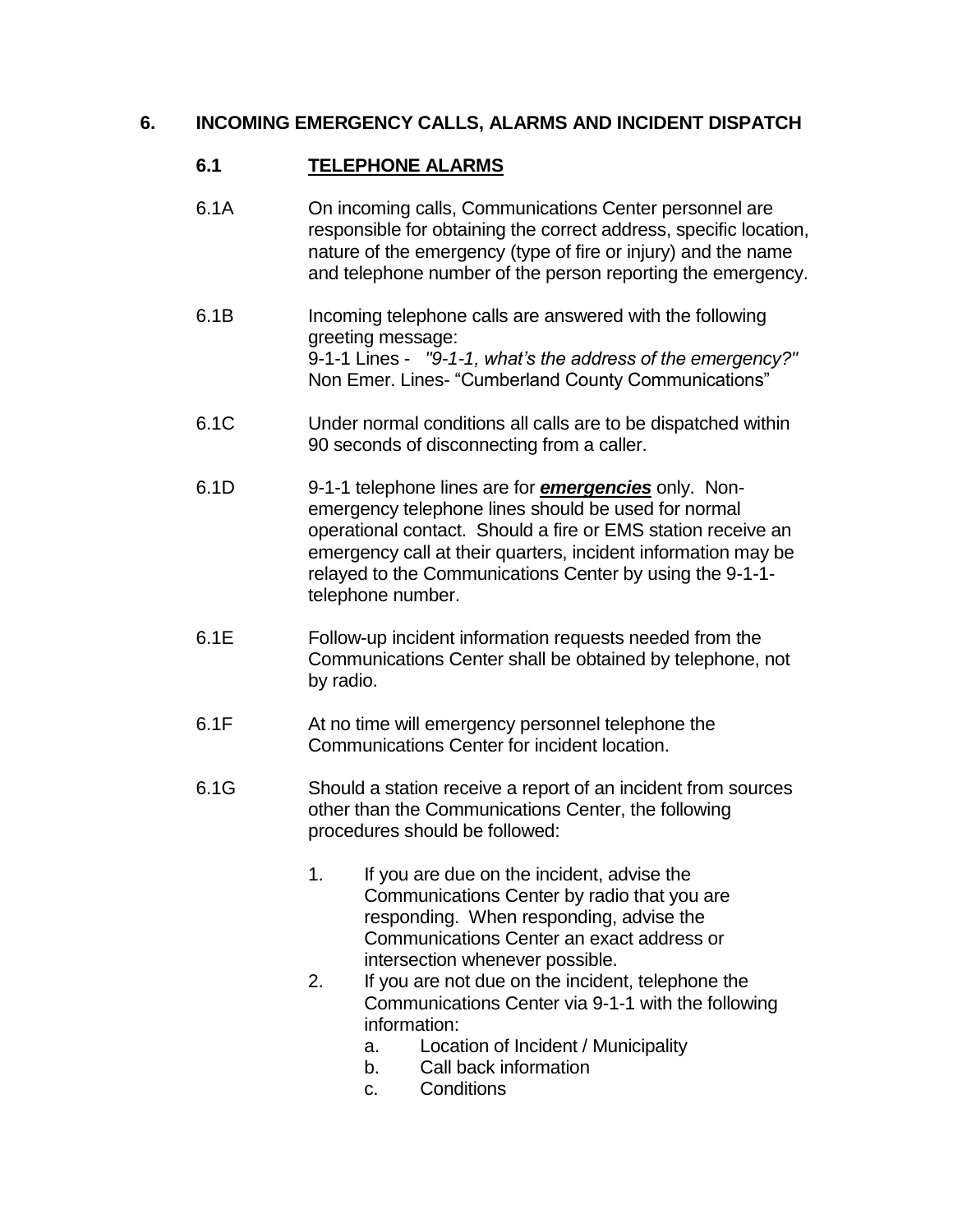### 6.1H Adjacent County Dispatch Procedures

The following procedures will be used by the Communications Center for incident needs in adjacent counties and for adjacent county response to Cumberland County.

- 1. Incidents received by the Communications Center which are determined to be located in an adjacent county will be relayed to that county by the most expeditious means available. This relay will be in accordance with current Communications Center internal operational procedures.
- 2. Cumberland County apparatus will be dispatched to needs outside the county only upon specific request and authority of the affected county. No automatic dispatch of Cumberland County services will occur without this specific request authority.

### *Exceptions***:**

- a. Borough of Shippensburg incidents in the Franklin County portion of this borough will be automatically dispatched by the Communications Center.
- b. Susquehanna River incident request for river related assistance for portion of the Susquehanna River that borders Cumberland County will be dispatched according to the local municipal response systems that border the river. These response systems have been devised to provide faster or more accessible means for incident mitigation needs. The Communications Center will inform the appropriate adjacent county or city agencies of the incident occurrence and any dispatch actions initiated.
- 3. Incidents occurring in Cumberland County that require out-of-county assistance shall be directed to the appropriate county or city communications center for dispatch action.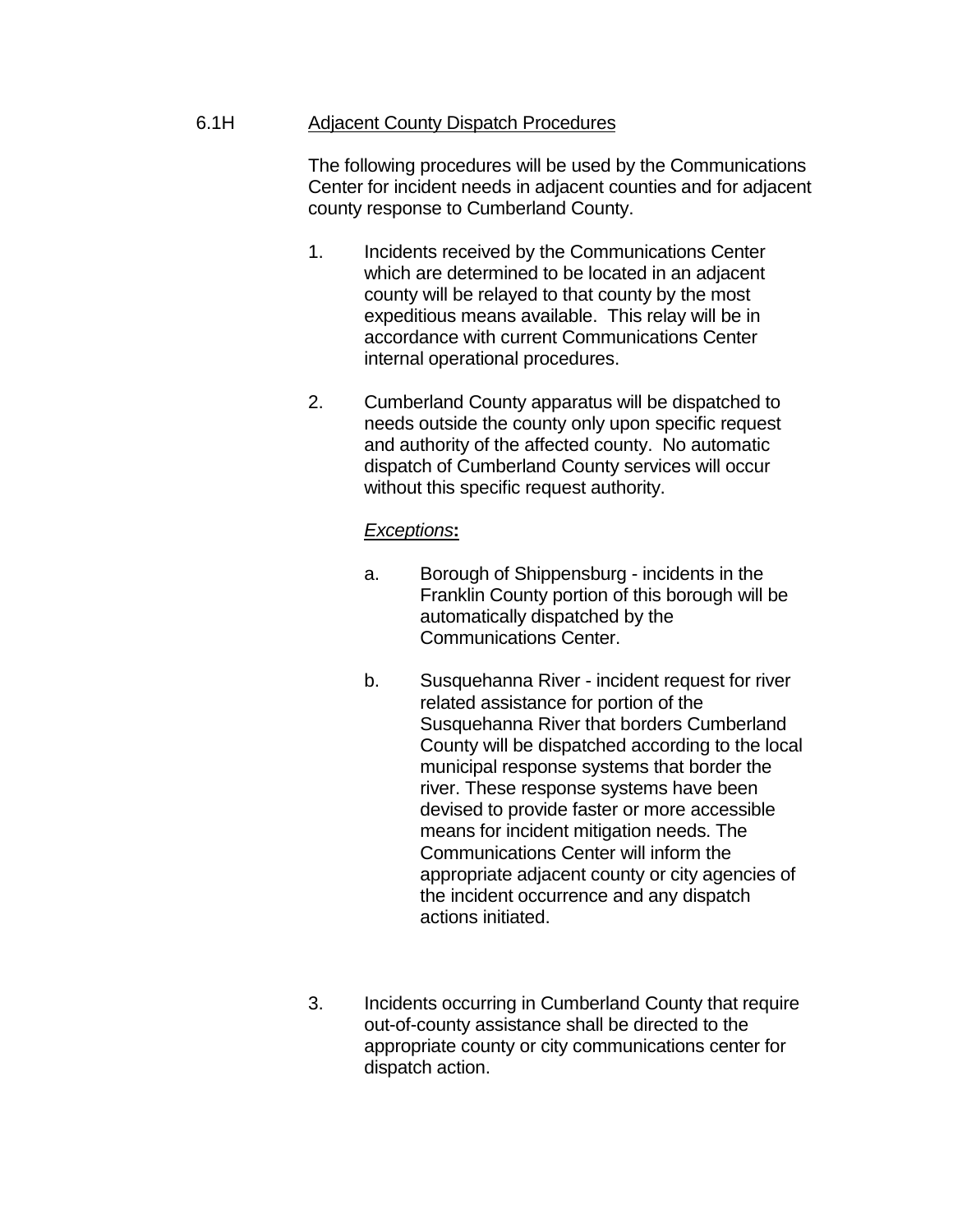## *Exceptions*:

- a. Company 34 Shermans Dale Fire Company (Perry County Company 12) shall be dispatched automatically to calls in which this company is listed as part of alarm response in Middlesex Township or any other area in Cumberland County. Perry County shall be informed of any dispatch action of this company to incidents in Cumberland County.
- b. Company 54 West End Fire & Rescue Company (Franklin County Company 15) shall be dispatched automatically to calls in which this company is listed as part of alarm response in Shippensburg Borough, or any other area in Cumberland County. Franklin County shall be informed of any dispatch action of this company to incidents in Cumberland County.
- 6.1I Incident Priority System EMS Incidents
	- 1. Cumberland County uses the Licensed Medical Priority Dispatch System (MPDS) Program (License #90 - 10173) for medical emergency requests to the Center. This program was adopted by the Emergency Health Services Federation (EHSF), the Regional Medical Council, for use in the eight county region. Emergency Medical Dispatch (EMD) provides the following capabilities:
		- a. Formal system of interrogating caller for EMS needs.
		- b. Medical pre-arrival instructions prior to the arrival of trained EMS personnel at the incident location.
		- c. EMS dispatch determinants BLS or BLS and ALS.
		- d. EMS response determinants emergency or non-emergency EMS response recommendations.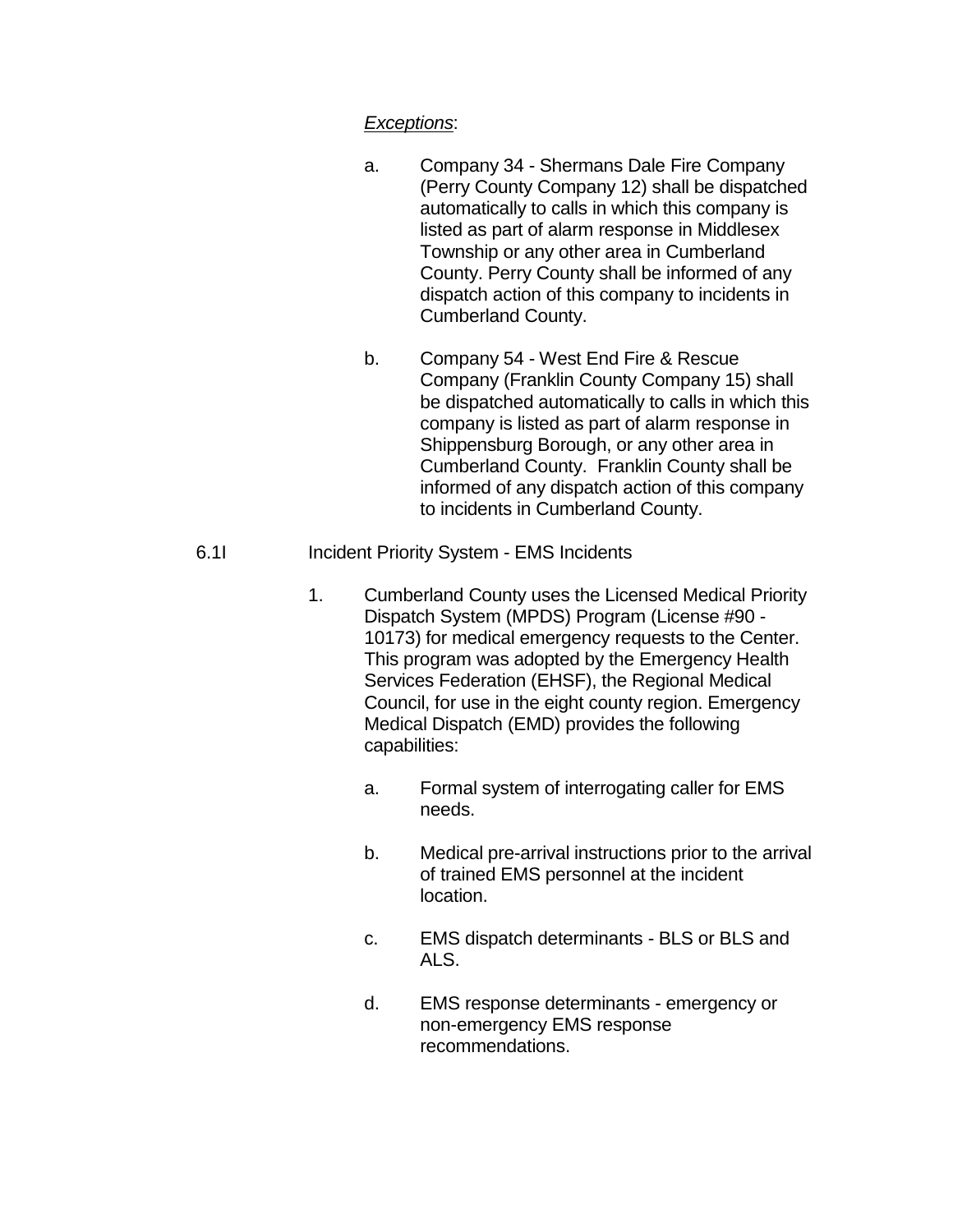2. An *"Emergency EMD Conditions"* declaration by the Communications Center Supervisor/Shift Leader will temporarily suspend formal EMD intervention by the Center's staff. This declaration will be enacted during periods of extremely high radio/telephone traffic to ensure timely receipt, processing and dispatching of public safety needs. This action, when enacted, will be clearly documented by the Communications Center Supervisor/Shift Leader in their daily shift report record. Documentation shall include conditions, which prompted this action, actual time duration of declaration, and a record of those incidents that were affected by the declaration.

## 6.1J *Incident Priority System - Fire Incidents*

1. The Cumberland County Communications Center uses a three-tiered incident evaluation process to determine dispatch priority. This system ensures that multiple incidents will be dispatched in an efficient manner depending upon the predetermining priority ranking of possible situations.

The priorities are defined as follows:

a. *Priority I -* active incidents involving an immediate or potential threat to life and/or property. This would also include situations in which incident conditions cannot be confirmed but potentials may exist.

*Priority I* Examples: Fires involving structures, vehicles, wildlands, unattended trash or "controlled" burns or any other fire situation not specifically mentioned; hazardous materials spills or releases; fires reported extinguished by the general public; smoke odors; lockouts with food on the stove; utility services with potential danger; motor vehicle accidents (confirmed, suspected or potential for injury); industrial accidents, rescues; emergency service requests; apparatus transfers; and any other call deemed necessary by the Communications Center Supervisor.

*Priority I* incidents are dispatched in accordance to procedures defined in Section 8 of this Communications Procedural Manual.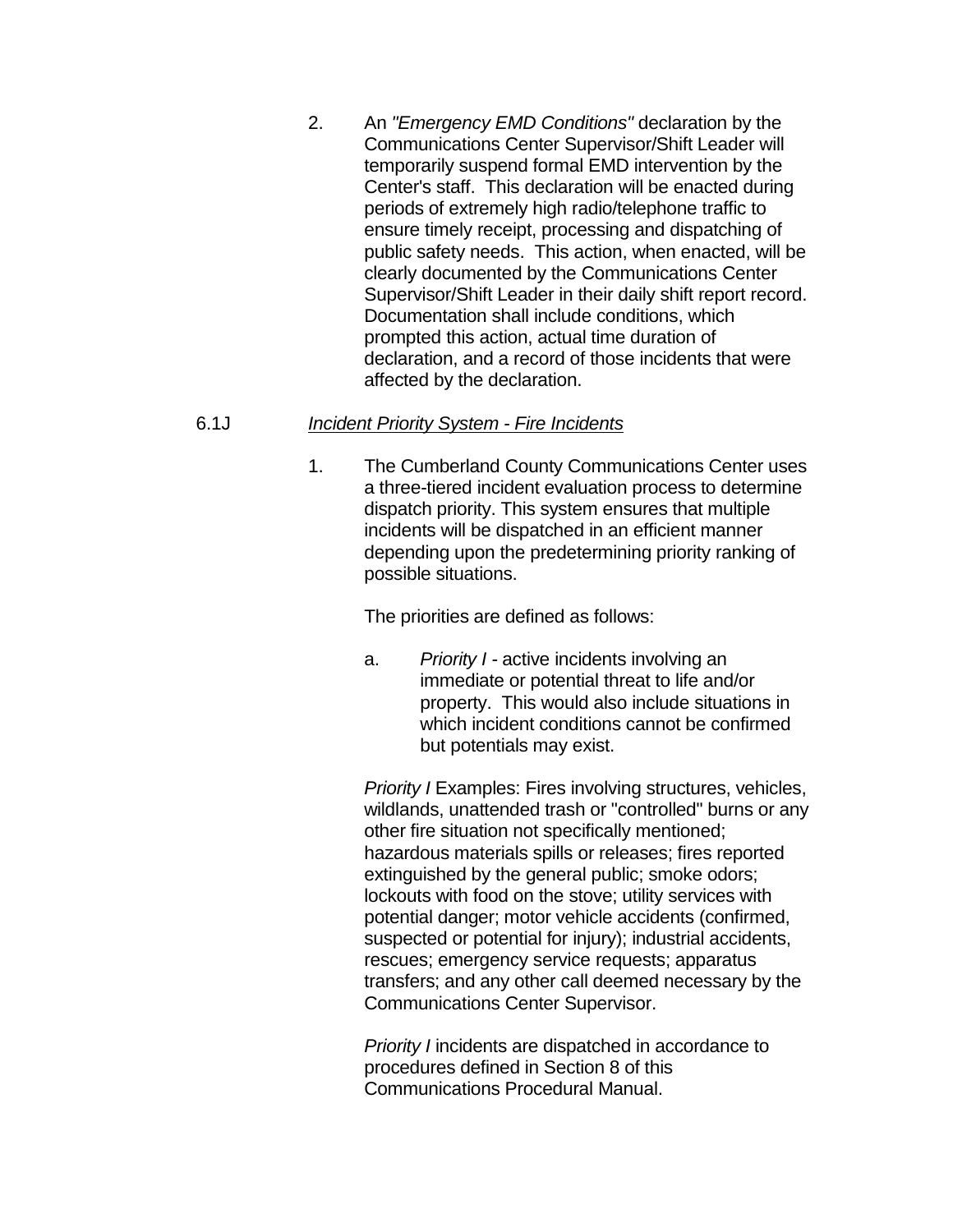b. *Priority II* - non-active Incidents - not involving an immediate threat to life.

*Priority II* Examples: Animal rescues; water problems (could be upgraded to *Priority I*); fallen tree removals; non-hazardous storm damage assistance.

- c. *Priority III*  Routine or administrative needs.
- 2. Dispatch procedures for prioritized incidents are as follows:
	- a. *Priority I*  Active Incidents relayed by radio dispatch.
	- b. *Priority II* Non-active Incidents telephone call to appropriate service contact; or radio dispatch, whichever is deemed appropriate based on current internal Communications Center operational policies.
	- c. *Priority III*  Administrative Needs relayed by telephone to appropriate service contact.
- 3. Incidents will be dispatched by priority, with *Priority I*  being the highest priority.

#### 6.1K *Investigations*

Incident reports received by the Communications Center which, based on the judgement of the Supervisor/Shift Leader, do not warrant the dispatch of Fire and/or EMS equipment (odor, smoke scares, apparent malicious false reports, reported accidental activation's of automatic detection devices) may be referred to the appropriate Fire and/or EMS Chief for action. Even though police or other services may be asked to check the situation, the event responsibility remains with the appropriate Fire or EMS Chief. In the event the Communications Center receives additional information which upgrades the seriousness of the event, an immediate dispatch of services will occur based on local or regional procedures.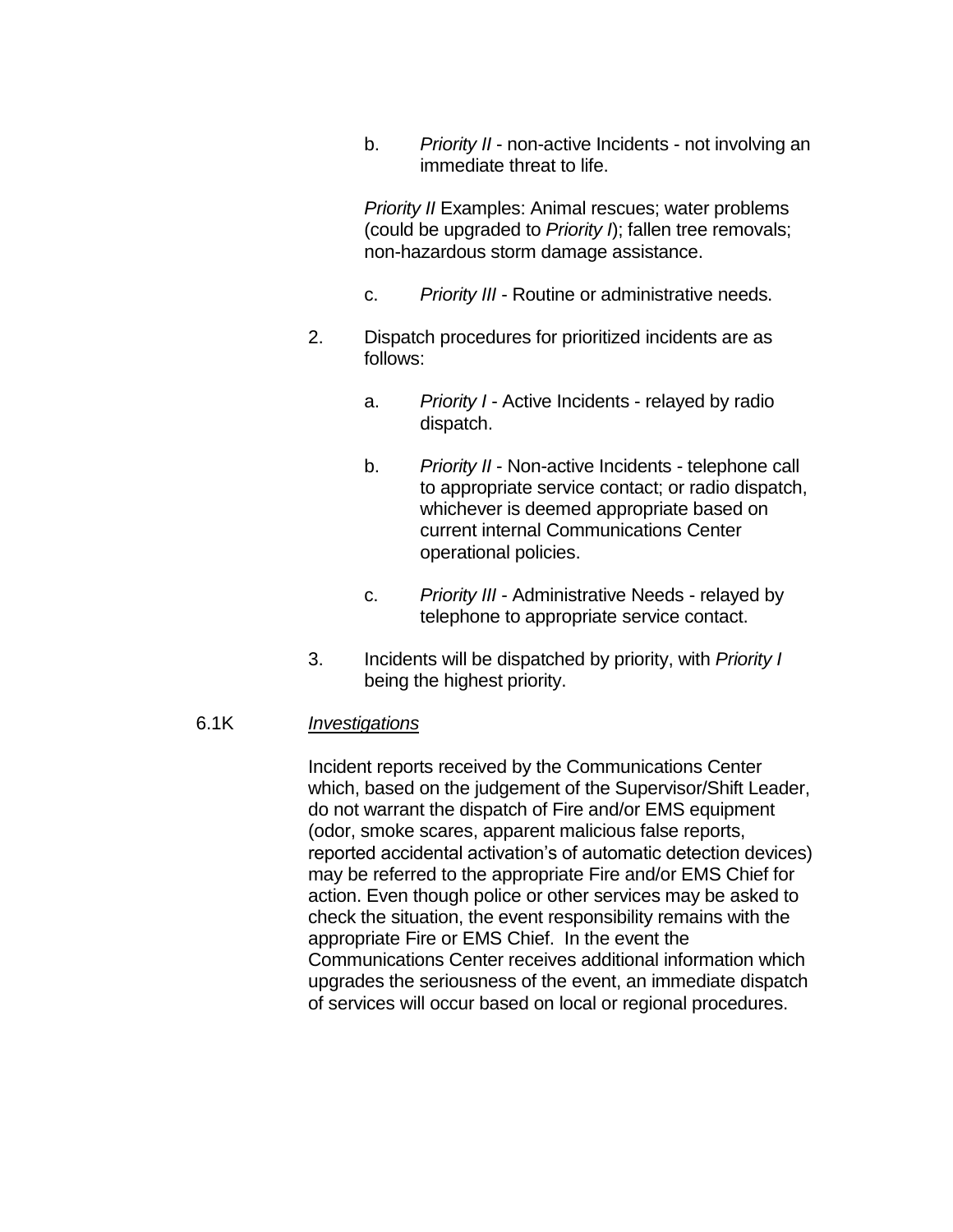## **6.2 UPGRADE/DOWNGRADE AUTHORITY**

At the discretion of the Communications Supervisor/Shift Leader, upgrading or downgrading of incident response can occur.

- 6.2A Upgrade If incident reports from the public to the Communications Center indicate the potential for needs beyond the initial alarm response, the Supervisor/Shift Leader may upgrade alarm response as deemed appropriate. This may include multiple injury motor vehicle accidents, large multi-occupancy or multi-property incidents with potential mass casualty reports.
- 6.2B Downgrade during thunderstorms, adverse weather conditions or localized power outages, the Communications Center Supervisor/Shift Leader may consider downgrading first alarm responses for automatic detection devices. Downgrades may occur in localized areas of the county where obvious conditions exist and multiple automatic alarms are received. This downgrade would preferably be a single engine company dispatch for investigation purposes. This would help prevent the depletion of resources for actual emergency situations. Upgrade to full alarm response will occur if the conditions or situation warrants. Downgrade conditions will cease upon the conclusion of the adverse weather conditions.

# **6.3 INCIDENT DISPATCH**

## 6.3A *Announcement Procedure*

The following format will be utilized in announcement of incidents:

1. If a company due is at another incident, but has apparatus on station which is due, they must be notified of the second incident.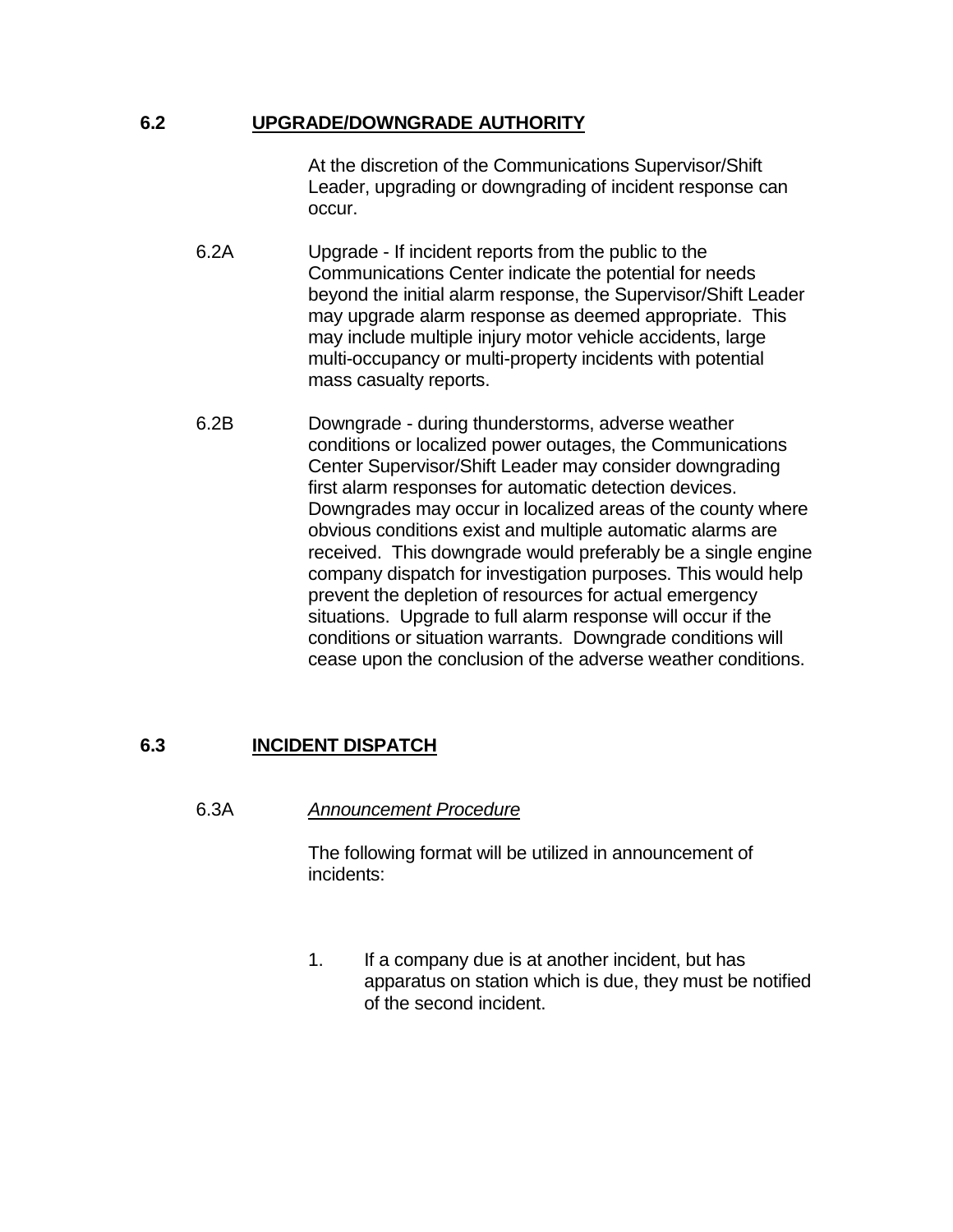2. Activate encoder "pager" tone(s) of company(ies) due and/or, if applicable, municipal "pager" encoder tone(s) per municipal pre-planned fire and/or EMS response system.

> Should apparatus of the first due engine company be out-of-service or otherwise committed, their encoder "pager" tones shall also be activated for informational purposes.

3. Appropriate number of "alert" tones sounded:

-One for EMS call -Two for non-structure fires, motor vehicle injury accidents, rescues and transfer assignments. -Three for any call involving a structure

- 4. Announce municipality (borough, township, city).
- 5. Announce location (street address, landmark, other pertinent information).
- 6. Incident conditions (house fire, car fire, auto accident, fire in wall, heart attack). The general terms of "structure fire, vehicle fire and wildfire" will not be used if possible.
- 7. Announce Box Number.
- 8. Announce Patient Response Class (EMS/QRS Dispatches only).
- 9. Announce Companies/Units Due: -Fire/Rescue/QRS Apparatus on Fire 1 -EMS Units (BLS/ALS/QRS) on EMS\_DSP

### **EMS Dispatch will be a single announcement for the EMS Dispatcher. Fire Dispatcher will continue with the below procedures.**

- 10. Activate house siren tones for companies due (if appropriate).
- 11. Resound alert tone(s).
- 12. Re-announce location.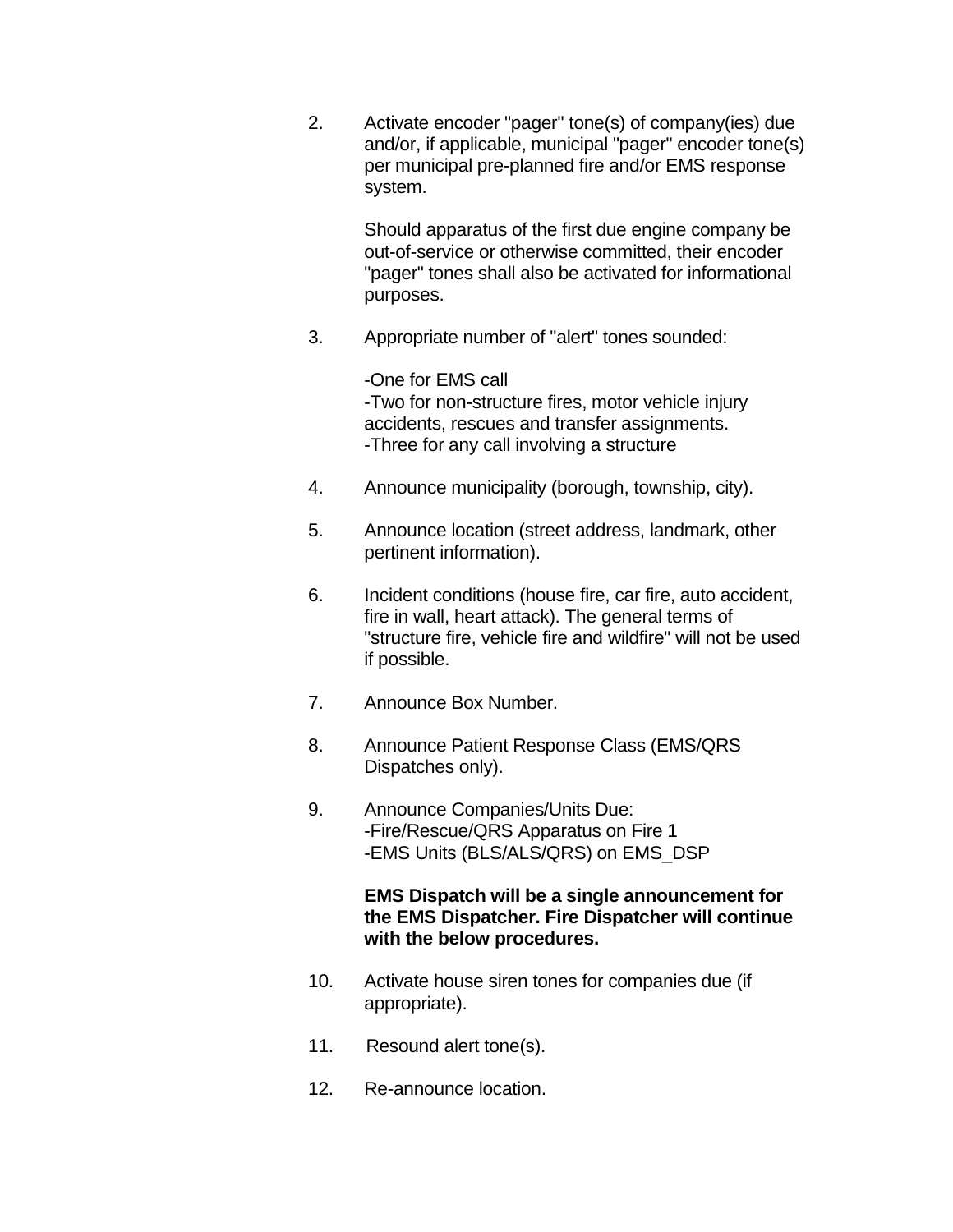- 13. Re-announce incident conditions.
- 14. Re-announce box number.
- 15. Re-announce Patient Response Class, if appropriate.
- 16. Re-announce companies (units due as in item #9).
- 17. Announce time of incident.

#### 6.3B *Transfer Dispatch Format*

1. The following format will be utilized for transfers of apparatus (Fire or EMS): Example: Pager tone, beep-beep, transfer to Company 65's quarters, Engine Co. 66 . . . siren tone . . . beepbeep, transfer to Company 65's quarters, Engine Company 66 is due, 1516 hours.

### **6.4 DISPATCH CHANNELS**

#### 6.4A *Fire Incidents*

All Fire and Rescue companies will be dispatched on Conventional Fire 1 and 800 Fire 1.

All BLS/ALS EMS units will be dispatched on the UHF Paging Frequency and on 800 EMS\_DSP.

#### 6.4B *EMS Incidents*

All BLS/ALS EMS units will be dispatched on the UHF Paging Frequency and on 800 EMS\_DSP. QRS will also be announced on the UHF Paging Frequency and 800 EMS\_DSP if response is required under regional response criteria.

Medical Assist/QRS units will be dispatched on Conventional Fire 1 and on 800 Fire 1.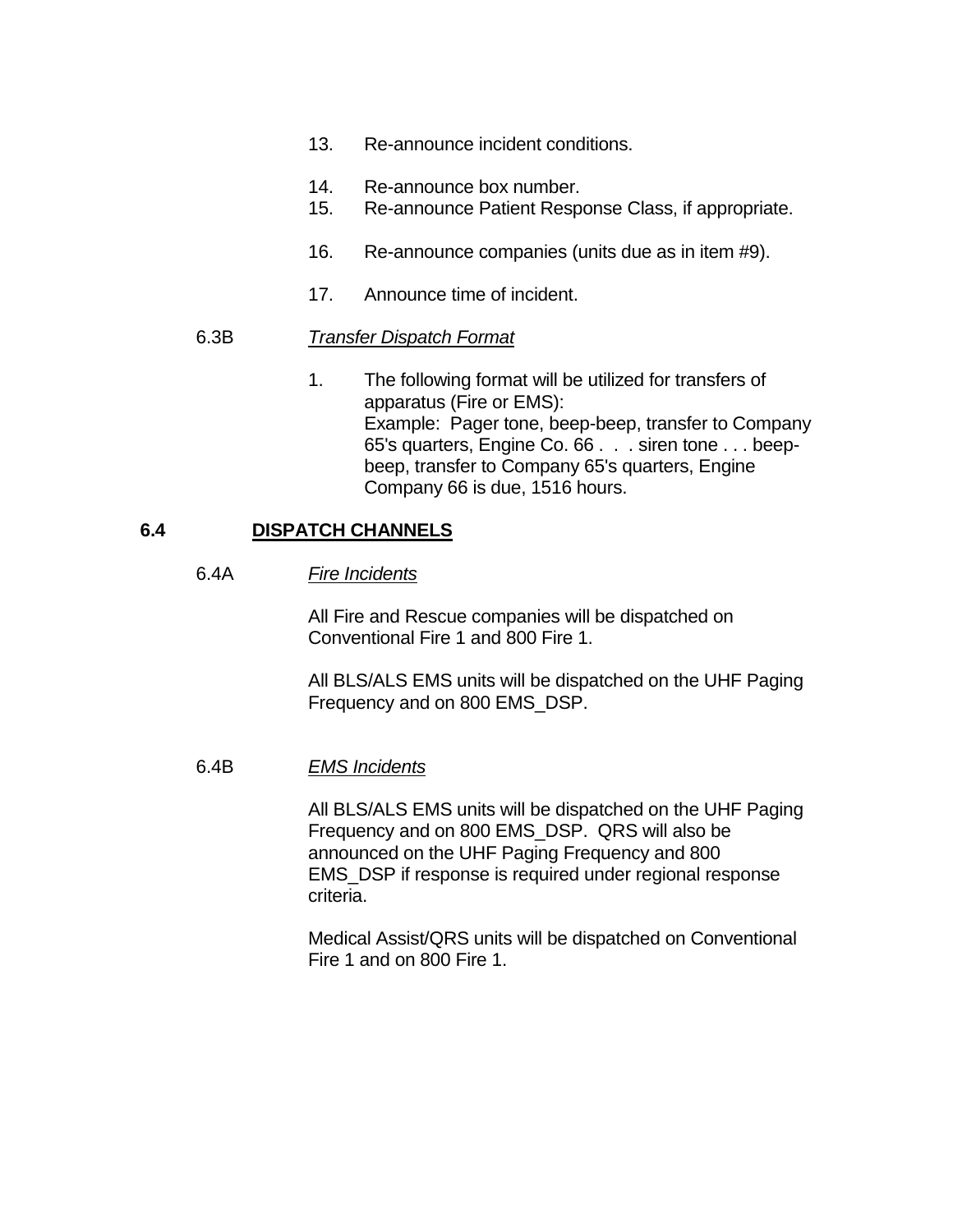#### 6.4C *Auto Accident/Rescue*

All BLS/ALS EMS units will be dispatched on the UHF Paging Frequency and on 800 EMS\_DSP.

All Fire and Rescue companies will be dispatched on Conventional Fire 1 and on 800 Fire 1.

# **6.5 SCENE SAFETY ISSUES**

- 1. During dispatch, the inclusion of the statement "staging away from the scene" will be added prior to the announcement of due equipment when the Communications Center *senses an issue* from the callers information.
- 2. The Communications Center will continue to provide more pertinent information to the units as they go responding to allow them to evaluate their actions upon arriving on the scene.
- 3. It should not be assumed by responders that the scene is safe if we DO NOT advise to stage away from the scene. Responders should still maintain their normal cautions and assume a potential risk at every call.
- 4. Those responders who arrive first on the scene and were unable to monitor us providing other responders with scene information should use caution if they choose to access the scene. It is suggested that they contact the Communications Center prior to accessing the area.
- 5. It will remain the responder's decision upon receiving the incident information as to whether to proceed in or not. If the Police have requested you to stage, the Com Center will provide that information.

## **6.6 Electronic Messaging of Incident Information**

- 1. The Cumberland County Computer Aided Dispatch System provides messages to Departments who utilize a third-party company for delivery of incident information to their responders.
- 2. Departments must provide the Department of Public Safety with account information (e-mail address) of their third-party company they choose to utilize. Departments